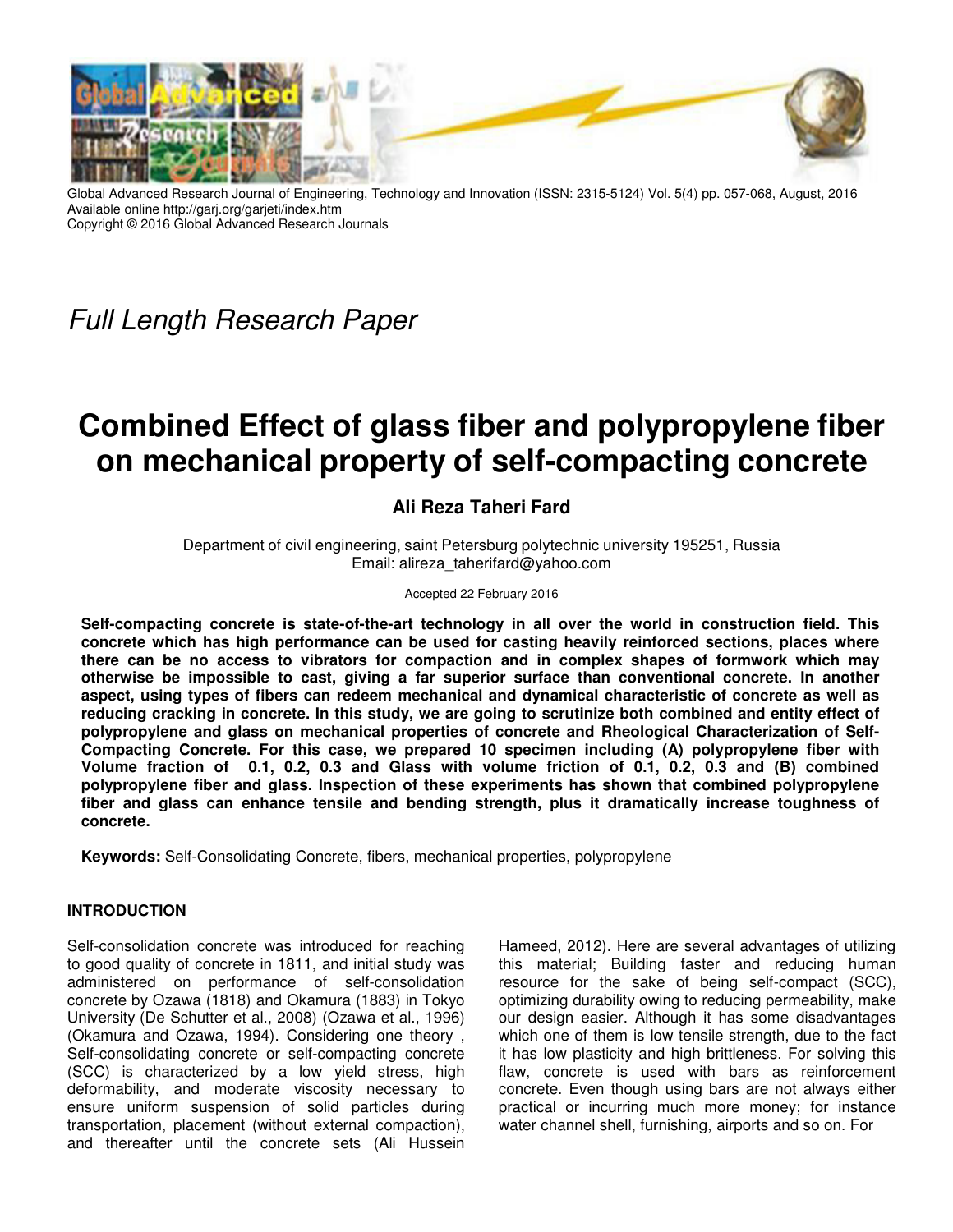#### **Table1.** chemical properties of cement

| Chemical composition           |       | Chemical composition |       |
|--------------------------------|-------|----------------------|-------|
| SiO <sub>2</sub>               | 21.25 | CaO                  | 64.07 |
| Al <sub>2</sub> O <sub>3</sub> | 4.95  | MgO                  | 20    |
| Fe <sub>2O3</sub>              | l3.19 | SO <sub>3</sub>      | 2.04  |
| K2O                            | 0.63  | Na2O                 | 0.38  |

Table2: physical and mechanical properties of fibers

| Aspect ratio | Diameter<br>(mm) | Length<br>(mm) | Tensile strength<br>kg/ cm <sup>2</sup> | Young's modulus<br>$kg/cm2$ +105 | Specific<br>gravity<br>gr/cm <sup>3</sup> | shape  | fiber         |
|--------------|------------------|----------------|-----------------------------------------|----------------------------------|-------------------------------------------|--------|---------------|
| 120          | 0.1              | 12             | 4500                                    | 0.5                              | 0.91                                      | smooth | polypropylene |
| 600          | 0.02             | 12             | 14000                                   | 7.2                              | 2.5                                       | smooth | glass         |

| Mix<br>NO.              | <b>Series</b>  | Fiber vf $(\%)$    | Gravel             | Sand | Lime stone<br>powder | Cement | Water | SP  |     |
|-------------------------|----------------|--------------------|--------------------|------|----------------------|--------|-------|-----|-----|
|                         |                |                    |                    | 722  | 826                  | 288.7  | 413.2 | 163 | 7.7 |
| $\overline{c}$          |                |                    | 0.1                | 722  | 826                  | 288.7  | 413.2 | 163 | 7.7 |
| 3                       | P.P<br>A       | 0.2                | 722                | 826  | 288.7                | 413.2  | 163   | 7.7 |     |
| $\overline{4}$          |                |                    | 0.3                | 722  | 826                  | 288.7  | 413.2 | 163 | 7.7 |
| 5                       |                |                    | 0.1                | 722  | 826                  | 288.7  | 413.2 | 163 | 7.7 |
| 6                       |                | <b>Glass</b>       | 0.2                | 722  | 826                  | 288.7  | 413.2 | 163 | 7.7 |
| 7                       |                |                    | 0.3                | 722  | 826                  | 288.7  | 413.2 | 163 | 7.7 |
| $\overline{\mathbf{8}}$ | B<br>P.P+Glass | $0.1P.P+0.2$ Glass | 722                | 826  | 288.7                | 413.2  | 163   | 7.7 |     |
| 9                       |                |                    | 0.15P.P+0.15 Glass | 722  | 826                  | 288.7  | 413.2 | 163 | 7.7 |
| 10                      |                |                    | $0.2P.P+0.1$ Glass | 722  | 826                  | 288.7  | 413.2 | 163 | 7.7 |

#### Table3: concrete mix design

this case, since several decades ago, fibers were used in concrete which spread constantly.

Destruction and deterioration of concrete depends on creating cracks and tiny cracks due to loads or related environmental impacts. Thermal and moisture change in cement paste cause tiny cracks. With increasing loads and another related environmental impact, tiny cracks spread in concrete body (Parviz Soroushian, 1986).

Utilizing divergent fibers in concrete and producing fiber-reinforced concrete (FRC) is effective pace to preclude cracks and tiny cracks from spreading and ameliorate tensile strength of concrete. Prominent properties of concrete are absorbing energy, flexibility, resistance against impact, due the fact this concrete plays pivotal role in developing technology and it is known as unprecedented and economical material (Singh et al., 2012).

# **MATERIALS**

#### **Cement**

We used Portland cement type 2 which its properties is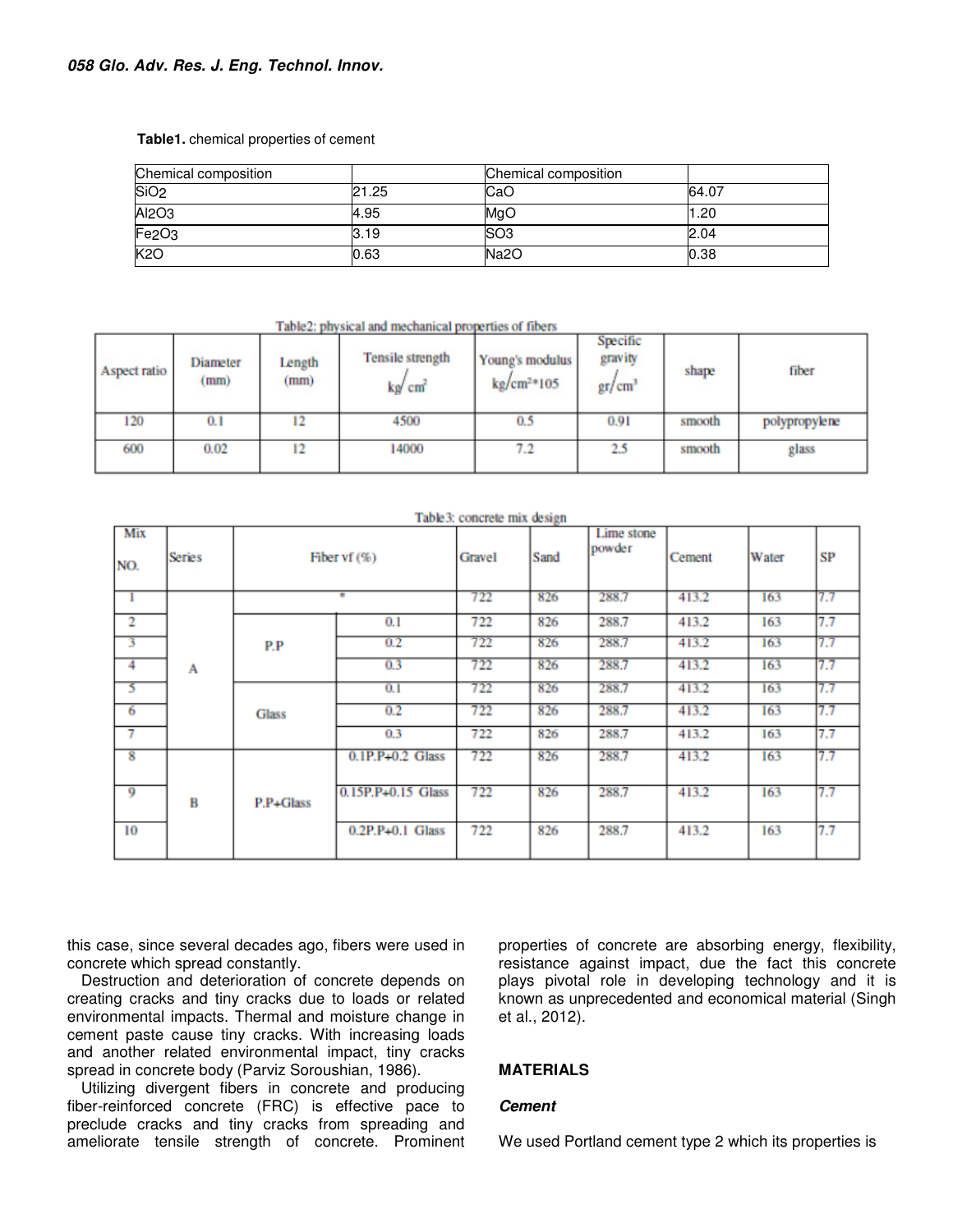





**Figure (1b):** slump flow test (T50) on combined polypropylene and glass fiber



**Figure 2.** slump test on combined polypropylene and glass fiber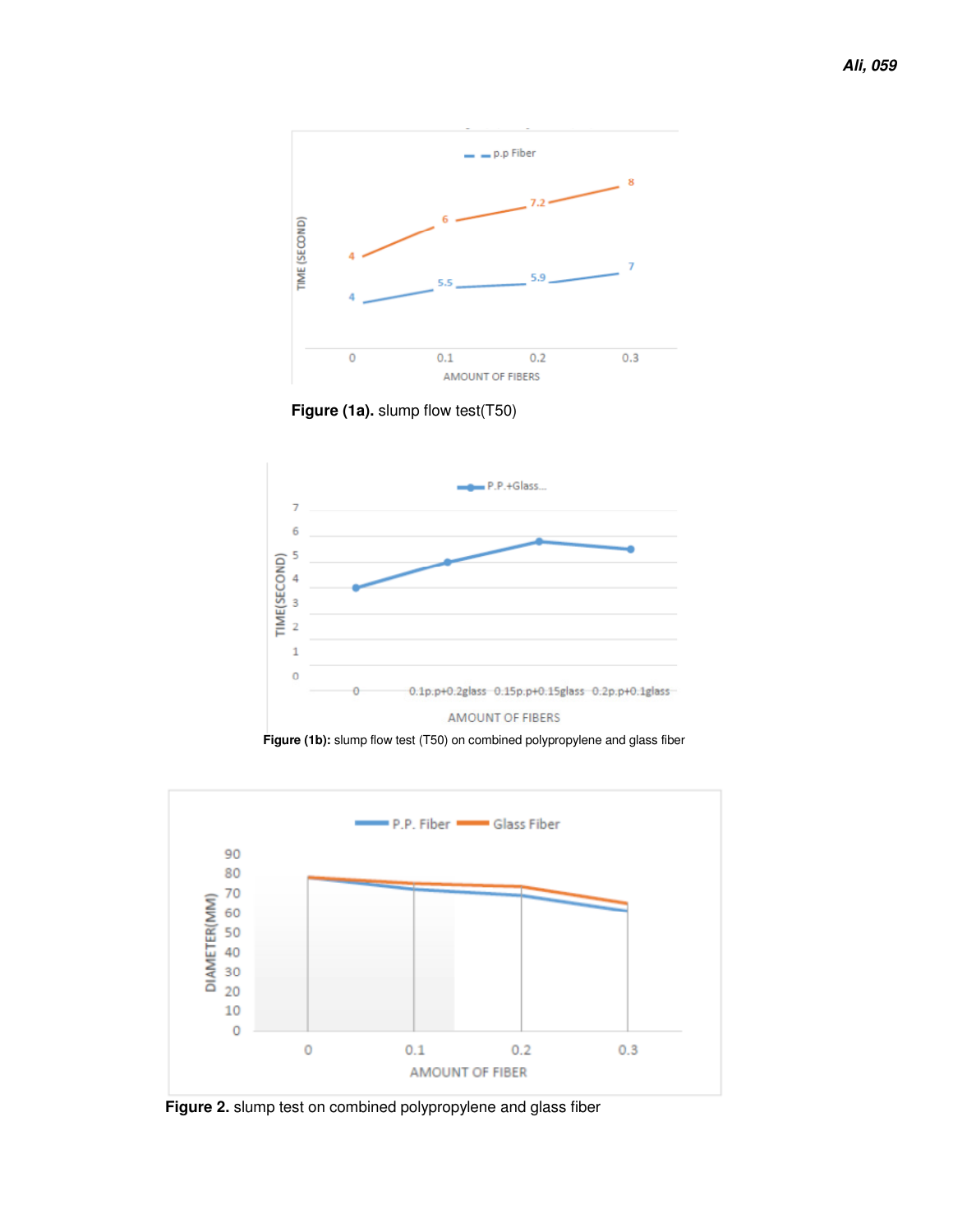

**Figure (3a).** L-Box Test



**Figure (3b).** L-BOX on combined polypropylene and glass fibers

shown in following. Table (1)

#### **Superplasticizer**

for this study , we used GLENIUM\_110P which is A high performance concrete (Abbasian et al., 2010) superplasticizer based on modified polycarboxylic ether, GLENIUM 110 P is differentiated from conventional superplasticizers in that it is based on a unique carboxylic ether polymer with long lateral chains. This greatly improves cement dispersion. At the start of the mixing process the same electrostatic dispersion occurs as described previously but the presence of the lateral chains, linked to the polymer backbone, generate a steric hindrance which stabilizes the cement particles capacity to separate and disperse. This mechanism provides flow able concrete with greatly reduced water demand.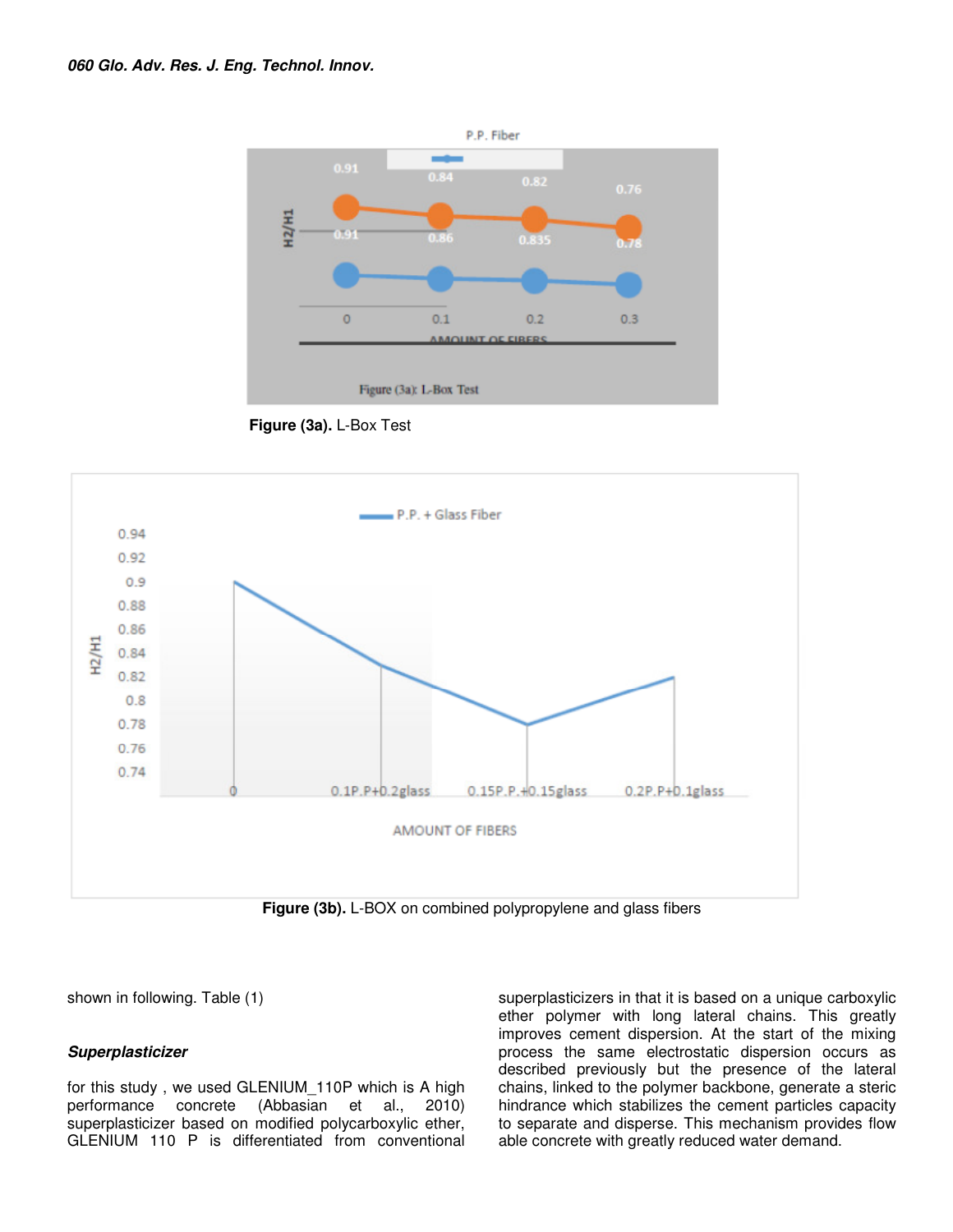



Universal device

Table4: results of compression strength of 28 days concrete

| Mix NO. | <b>Series</b> | Fiber vf (%) | Compressive<br>Strength<br>(MPa) |      |
|---------|---------------|--------------|----------------------------------|------|
|         |               |              | 74.4                             |      |
|         |               |              | 0.1                              | 72.5 |
| 3       |               | P.P          | 0.2                              | 70.7 |
| 4       | А             |              | 0.3                              | 65.8 |
| ζ       |               |              | 0.1                              | 73.8 |
| 6       |               | <b>Glass</b> | 0.2                              | 72.3 |
|         |               |              | 0.3                              | 69.6 |
| 8       |               |              | $0.1P.P+0.2$ Glass               | 73   |
| 9       | в             | P.P+Glass    | 0.15P.P+0.15 Glass               | 72.5 |
| 10      |               |              | 0.2P.P+0.1 Glass                 | 70.4 |





Figure(4a): compression strength of polypropelene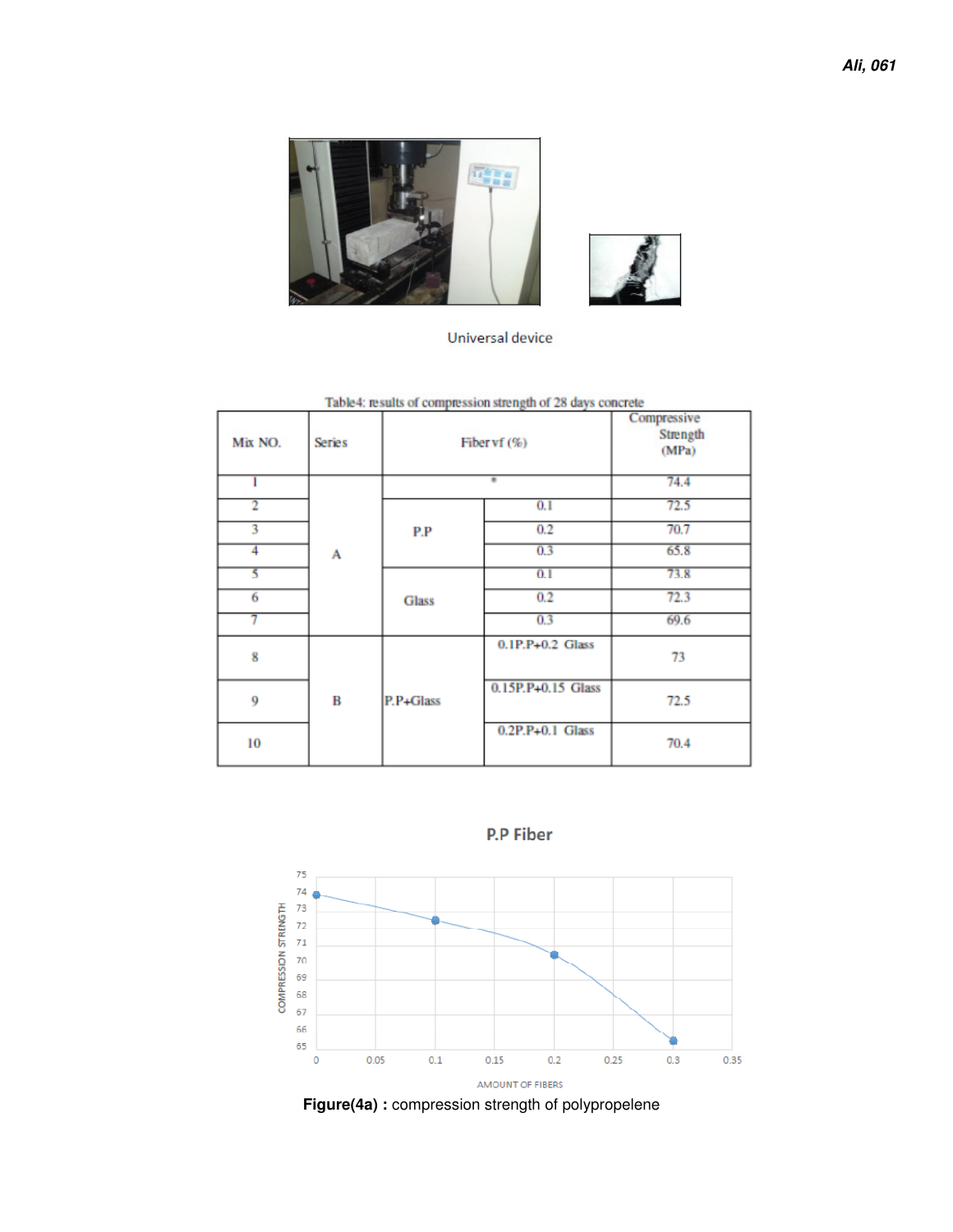

Figure (4b): compression strength of glass fiber



Figure(4c): compression strength containing combined polypropylene and glass fiber



Figure(5a): tensile strength of polypropelene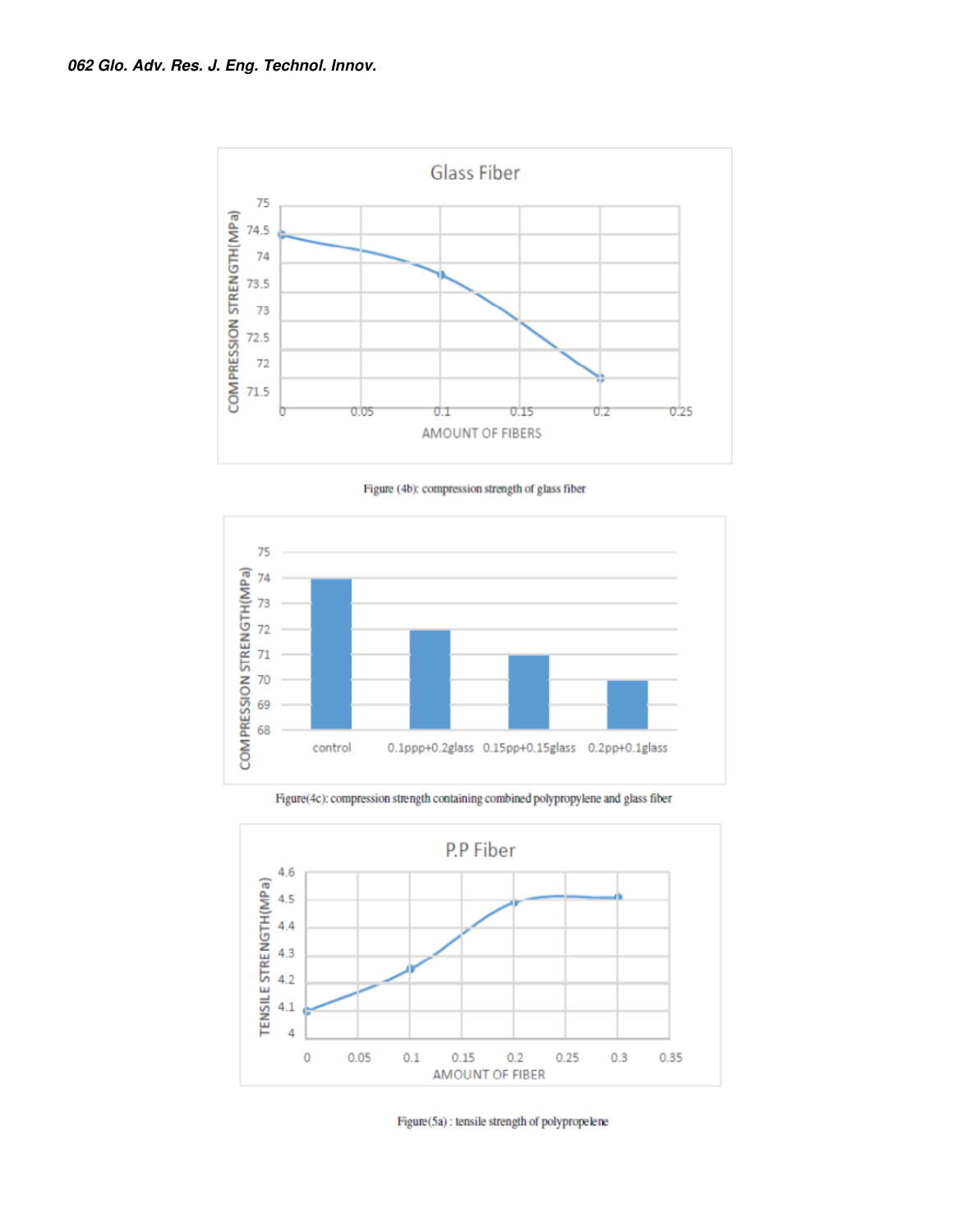

Figure (5b): tensile strength of glass fiber



Figure(5c): tensile strength containing combined polypropylene and glass fiber



figure (6a) : young's modulus of specimen containing polypropelene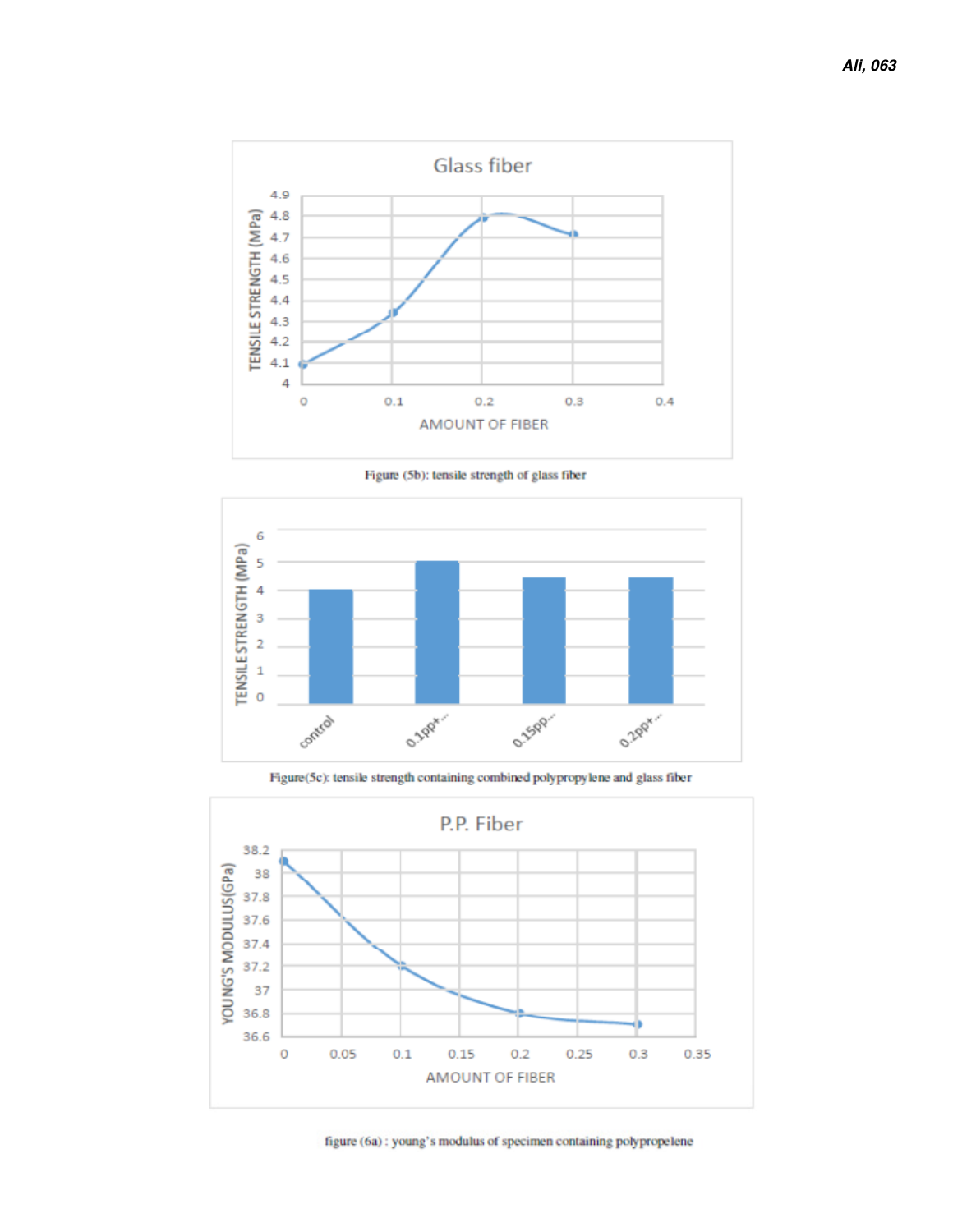

figure (6b) : young's modulus of specimen containing glass



Figure(6c): Young's modulus combined polypropylene and glass fiber



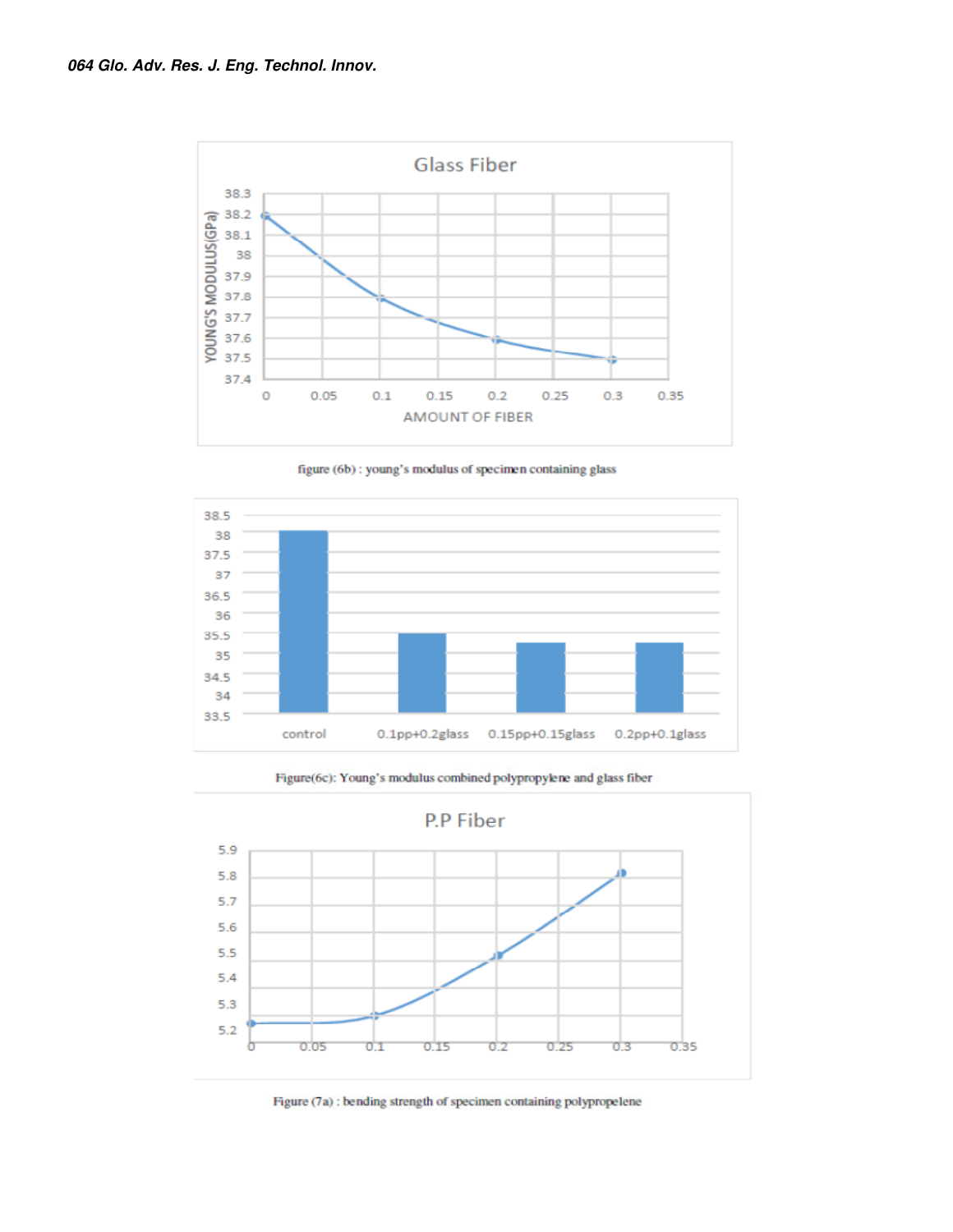



figure (7b) : bending strength of specimen containing glass



Figure (8a) toughness of specimen containing polypropelene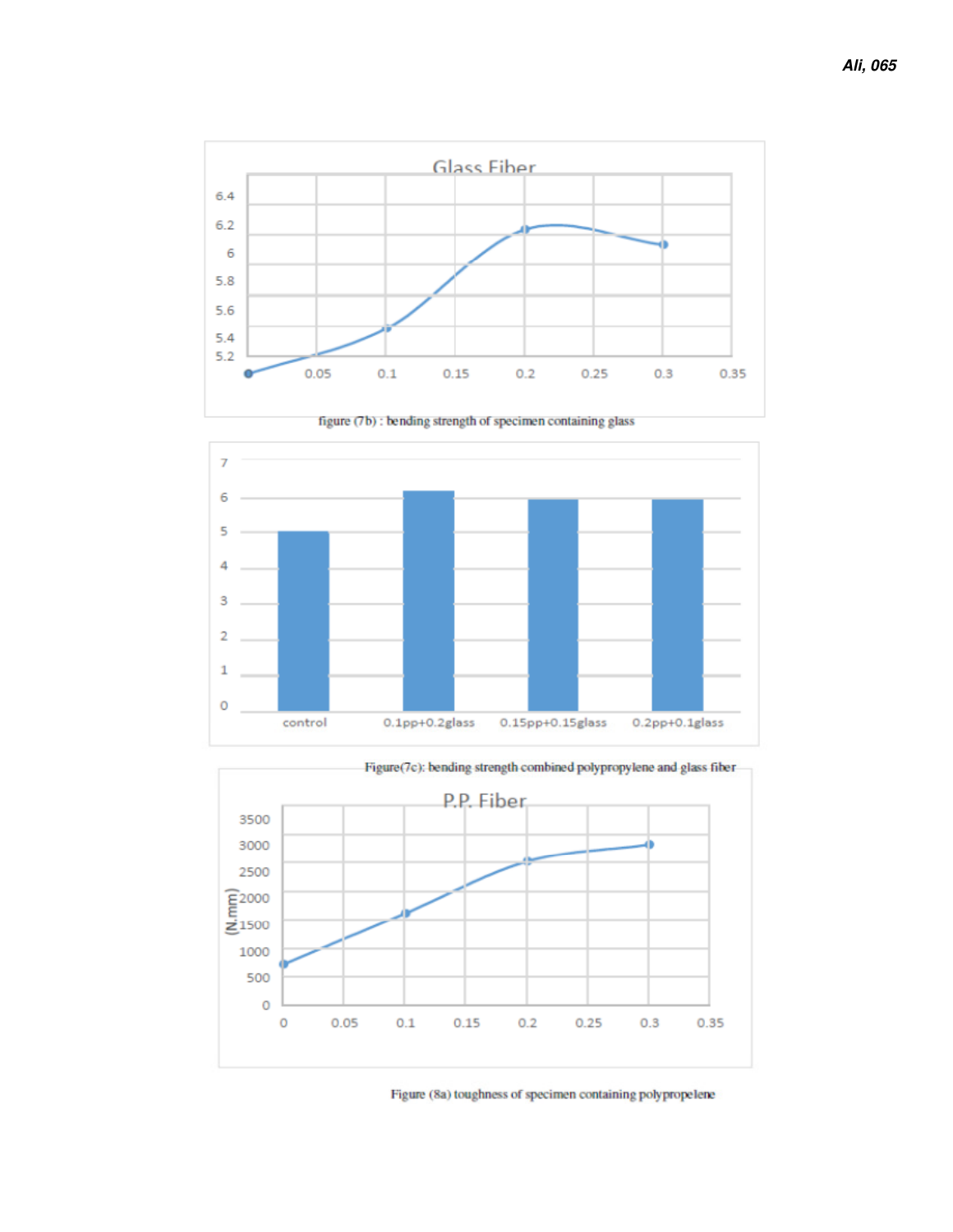

figure (8b): toughness of specimen containing glass



Figure(8c): toughness of combined polypropylene and glass fiber

#### **Fibers**

We used polypropylene and glass fibers which their properties are mentioned in following. Table (2)

#### **Aggregates**

Maximum size of gravel was 12.5 mm which has grading diagram in the domain of ASTM standards, in addition, sand were sieved with mesh no 4.75 and we used rock flour with 2.6 gr/cm3 of specific gravity plus with density 2.5 as filler. Fillers such as rock powder is able to fill a void in concrete which leads to decrease porosity of concrete.

#### **Mix design**

We followed the instruction of ACI 237R-07 mix design to attain self-consolidating concrete.

Considering prior reports, we expected that the more we use fibers the less performance self-compact concrete will be. [ACI 544.4R] therefore, in mix design for self-compact concrete we attempted that the concrete without fibers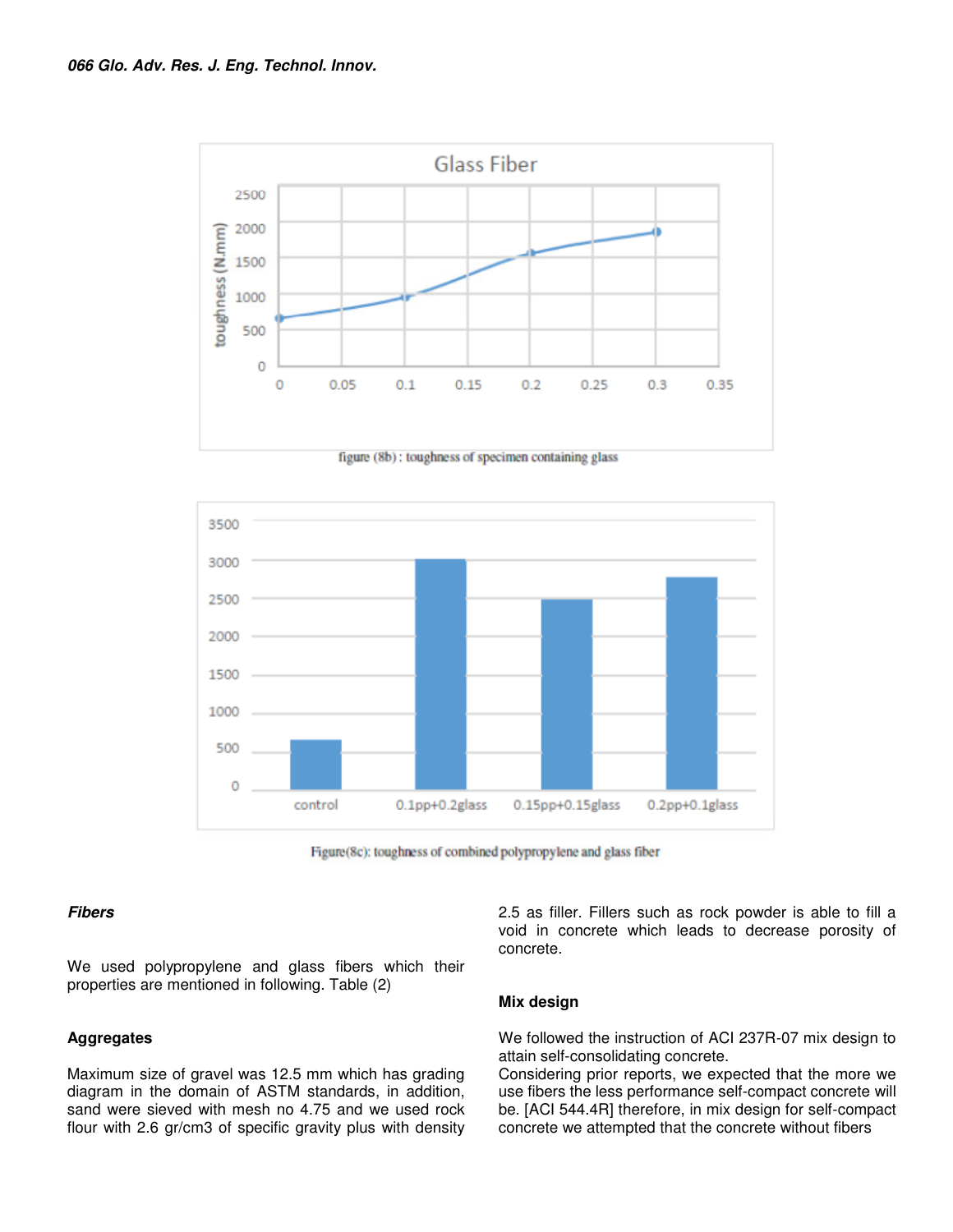have a high performance regarding [ACI 237R-07] so that after adding fibers it would have good quality in performance analysis.

10 specimen of mix design which includes A and B, (A) polypropylene fiber with Volume fraction of 0.1, 0.2,

0.3 and Glass with volume friction of 0.1, 0.2, 0.3 and (B) combined polypropylene fiber and glass. Moreover, for all these mix designs, we considered all components constant apart from the type and amount of fiber. Table (3). Ratio of water to cement (W/C) is 0.39, and we determine number 1 design which is without fibers as a control plan, VF in table is fiber volume fraction which is ratio of fiber volume to concrete volume. Different amount of polypropylene fibers based on manual and retaining performance specified 0.9, 1.4, 1.8  $\text{kg/m}^3$ , and glass fibers 3.75, 5, 7.5  $kg/m<sup>3</sup>$ .

#### **Curing and preservation**

After completing our mix, those specimens were kept in mold in laboratory condition for 24 hours, then they were kept in water pool in 22-25 centigrade. Each mix designs had 9 cubicle specimens (10\*10\*10) cm, 6 cylinders (30\*15) cm, 3 beam (50\*10\*10) cm and 1 cylinder (20\*10) cm.

#### **Physical properties (Rheology) of fresh SCC**

In this study, we used mix design which in spite of using fibers in concrete , it has property of self-compact concrete, in this case, to analyze the performance of selfcompact fiber concrete, we applied the standards parameter for self-compact concrete. We used L-BOX experiment for analyzing stability of SCC against detachment and we applied slump test for analyzing deformation or concrete flow. Slump test for self- compact concrete is akin to ordinary concrete but with one difference that after concrete pervades on the table, we have to measure intersection of two perpendicular diameter and average of this measurement indicates concrete flow.

In addition, time (second) to reach 500 mm has to be record regarding demarcation on the slump test screen which implies that rate of deformation with definition of distance flow. With L-BOX test we can measure height of fresh SCC after embedding it along the steel rebar and flowing in certain direction so that we can estimate power of passing and blockage which must be at least 0.8. Results of physical properties of fresh SCC is shown in Figure (1) (2) (3). According to European standards, slump must be in the span of 60-75 and time T50 must be at least 3 second and 6 second at the most.

#### **Hardened concrete**

#### **Compression strength and Young's modulus**

Test of tensile strength was implemented based on (B.S 1881: Part 116) standard. Curing condition and experiment parameters were the same in experiments which results is shown in Table(4) and figures(4) and (6). We used cylinder specimens (32\*15) in order to analyze Young's modulus (ASTMC 469).

### **Tensile strength**

Tensile strength of the concrete is determined by indirect test methods: (1) split cylinder test (2) flexure test, for this study, we wanted to have more invariable results so that we applied split cylinder test accordance to ASTM-C469, which results are shown in (5a) (5b) (5c).

### **The bending strength and bending endurance tests**

In this experiment, we aimed to determine modulus of rupture and bending endurance according to ASTM C78 and ASTM C1018-94b, which was implemented on the specimen (52\*12\*12) by universal device which has a strain control mechanism with velocity of 0.5 mm/min. furthermore, distance between two supporters was 40 cm.

# **CONCLUSION**

Pursuant to results of workability of self-compact concrete, we considered that using fibers has negative effect in rheology properties of fresh SCC, and it reduce workability and increase both consistency and viscosity.

Considering this fact that fibers inherently have acceptance performance against tensile and bending, our results demonstrate that the more we use fibers the more we have resistance against bending and tensile and the more brittle it can be before rupturing.

In this experimental study, concretes have different fibers, have different mechanical properties. Inasmuch as for concretes which own polypropylene fiber, increasing fiber percent till 0.3%, we encountered that compression strength would be decreased. This downward trend also applies to concrete containing glass fibers.

Our experiments demonstrated that effect of combined polypropylene and glass fibers lead to diminish compression strength, however, with substitution of 0.3% of volume of fibers in combination especially in (0.1P.P+0.2 Glass), we see the maintain of compression strength.

Our experiments demonstrated that in concretes contain